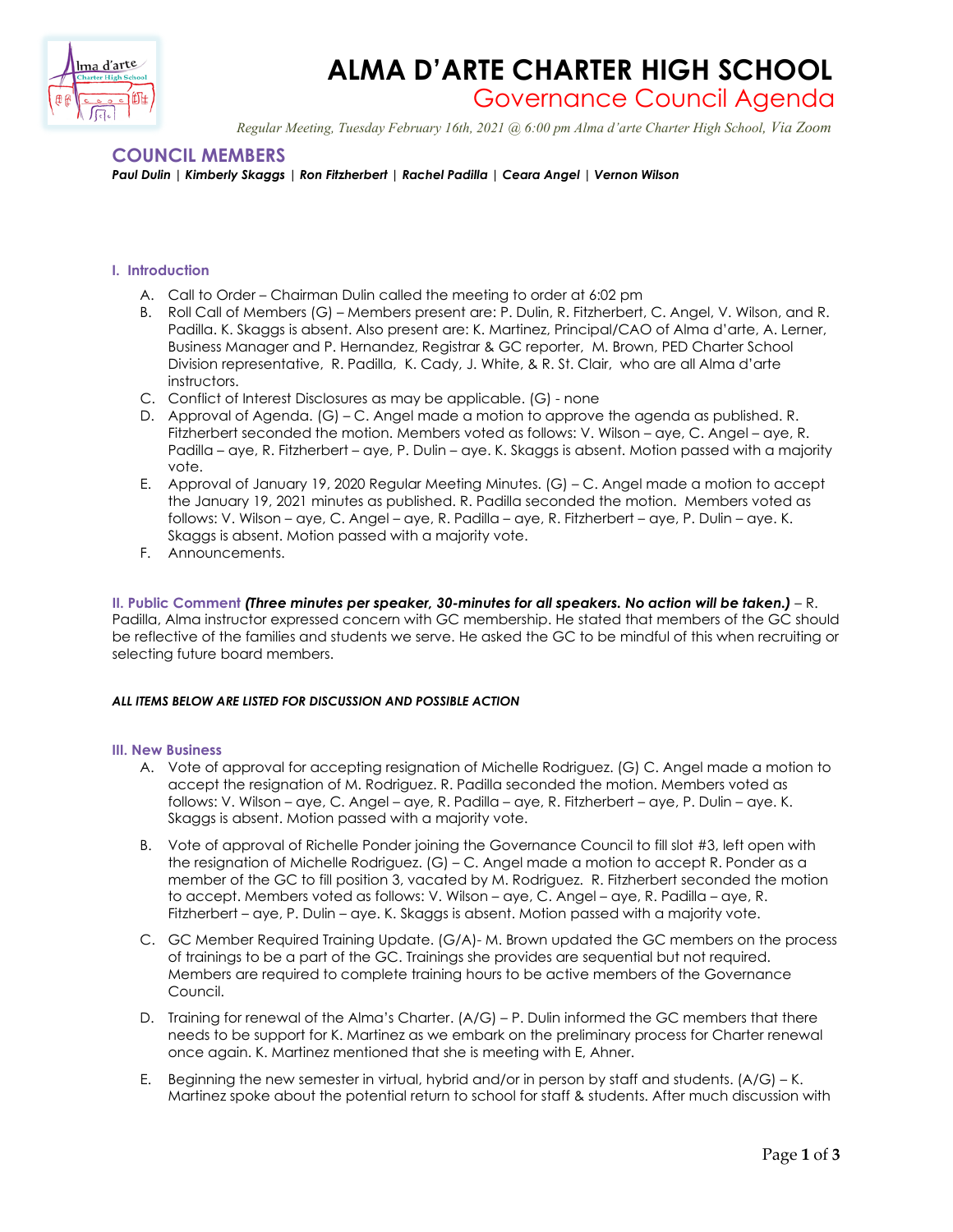staff and a survey of parents & students she has come to the conclusion that it is best to move forward with small group instruction for the remainder of the spring semester. Small groups would be considered any students that need face to face or instructional help, this will be in addition to the current SPED students receiving 1 on 1 instruction. After a survey was conducted only about 25% of Parents were in favor of returning to school in Hybrid mode. Therefore Ms. Martinez proposed to the board a small groups plan to return to school.

#### **IV. Old/Recurring Business**

- A. Policy Committee Report (G)
	- 1. Staffing of the Policies Committee and procedures to review the following policies: K. Martinez explained at her last school that the council would meet over a weekend and go over several policies at a time to shorten the read times. The policies for review are: *Safe School's Plan, Lottery Selection Process, American's With Disabilities Act, Emergency Drills, and Wellness Policy.* V. Wilson volunteered to be part of the policy committee. P. Dulin stated he would approach K. Skaggs also about being on the policy committee. R. Fitzherbert added that he would be available as a  $3<sup>rd</sup>$  only if a second was unavailable.
	- 2. 3<sup>rd</sup> and final reading and approval of Children's Internet Protection Act Policy. Board members were not provided with the policy prior to this meeting. Therefore approval of this policy has been tabled until the next monthly meeting.
- B. Monthly Financial Report (F) A. Lerner provided the board with a detailed explanation of the months financial statements.
	- 1. Financial Statements as of January 31st, 2021-
	- 2. BAR's Approval (if required). No BARs this meeting.
	- 3. Payroll and Accounts Payable Acceptance R. Fitzherbert made a motion to accept the Payroll and accounts payable vouchers. V. Wilson seconded the motion. Members voted as follows: V. Wilson – aye, C. Angel – aye, R. Padilla – aye, R. Fitzherbert – aye, P. Dulin – aye. K. Skaggs is absent. Motion passed with a majority vote.
- A. Monthly Administrative Report (A)
	- 1. Update on School Year Progress Principal Martinez mentioned that recently there has been a lot of behind the scenes work on a return to school plan. Also things have been going well with students attending zoom instruction.
	- 2. Situation with Special Education program The SPED Coordinator position has been posted on NM Reap. The position was resigned by J. DiMatteo. Ms. Martinez would like to fill the position with two SPED professionals hopefully soon.
	- 3. Current Student Enrollment Status/Changes We are currently stable at 132 students. We also have begun to receive a few preregistrations of freshman for next fall.
	- 4. Faculty/Staff Changes/News
	- 5. COVID-19 Related Procurements Update (PPE, Canvas) New funding coming to Alma. Ms. Martinez said we will be receiving a substantial amount through CARES Act pt.2. She said this money will be used to help teachers update classrooms, server technology and school security systems. At this point in time we have procured a good amount of PPE in preparation for students return. We are also in the process of procuring additional back up supplies to keep ourselves and students safe.
	- 6. Equity Council Update R. Padilla gave a report on the state of the equity council. He mentioned that an equity facilitator, Nichelle Gilbert who will be working with Mr. Padilla to help get things back on track. Next virtual meeting will be February 25<sup>th</sup>.